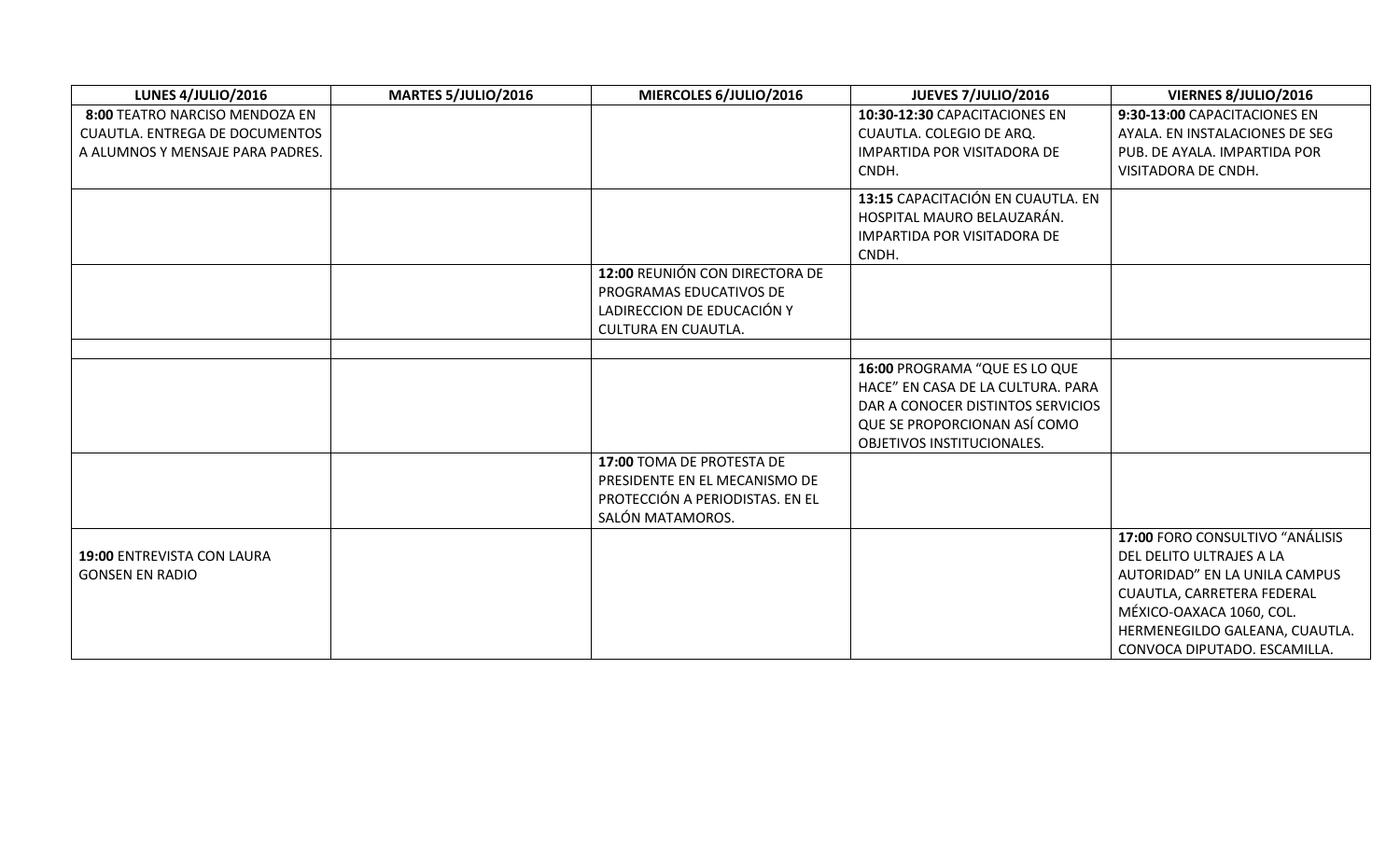| <b>LUNES 11/JULIO/2016</b>      | <b>MARTES 12/JULIO/2016</b>       | MIÉRCOLES 13/JULIO/2016 | <b>JUEVES 14/JULIO/2016</b>          | <b>VIERNES 15/JULIO/2016</b>         |
|---------------------------------|-----------------------------------|-------------------------|--------------------------------------|--------------------------------------|
| "PRIMER ENCUENTRO INTERNACIONAL | "PRIMER ENCUENTRO INTERNACIONAL   |                         | 9:00 CONFERENCIA DE PRENSA           | 12:00 REUNIÓN CON DIRECTIVOS DEL     |
| MECANISMOS NACIONALES DE        | MECANISMOS NACIONALES DE          |                         |                                      | <b>HOSPITAL PARRES PARA RESOLVER</b> |
| PREVENCIÓN DE LA TORTURA " EN   | PREVENCIÓN DE LA TORTURA" EN      |                         |                                      | PROBLEMÁTICA DE QUEJOSO.             |
| ZACATECAS.                      | ZACATECAS.                        |                         |                                      |                                      |
|                                 |                                   |                         |                                      |                                      |
|                                 | 12:00 MESA DE TRABAJO CON EL TEMA |                         | <b>11:00 CEREMONIA DE GRADUACIÓN</b> |                                      |
|                                 | " OBSERVATORIO DE LA              |                         | DE LOS INTERNOS DEL CEMPLA.          |                                      |
|                                 | PARTICIPACIÓN POLÍTICA DE LAS     |                         |                                      |                                      |
|                                 | MUJERES" EN EL SALÓN DE           |                         |                                      |                                      |
|                                 | COMISIONES.                       |                         |                                      |                                      |
|                                 | 13:00 CELEBRACIÓN DEL "DÍA DEL    |                         | 13:00 REUNIÓN CON FUNDACIÓN          |                                      |
|                                 | ABOGADO" EN EL SALÓN DE PLENOS    |                         | PINAR DEL BOSQUE. ASOCIACIÓN         |                                      |
|                                 | DEL TRIBUNAL.                     |                         | DEDICADA A LA ATENCIÓN DE LAS        |                                      |
|                                 |                                   |                         | ADICCIONES.                          |                                      |
|                                 |                                   |                         |                                      |                                      |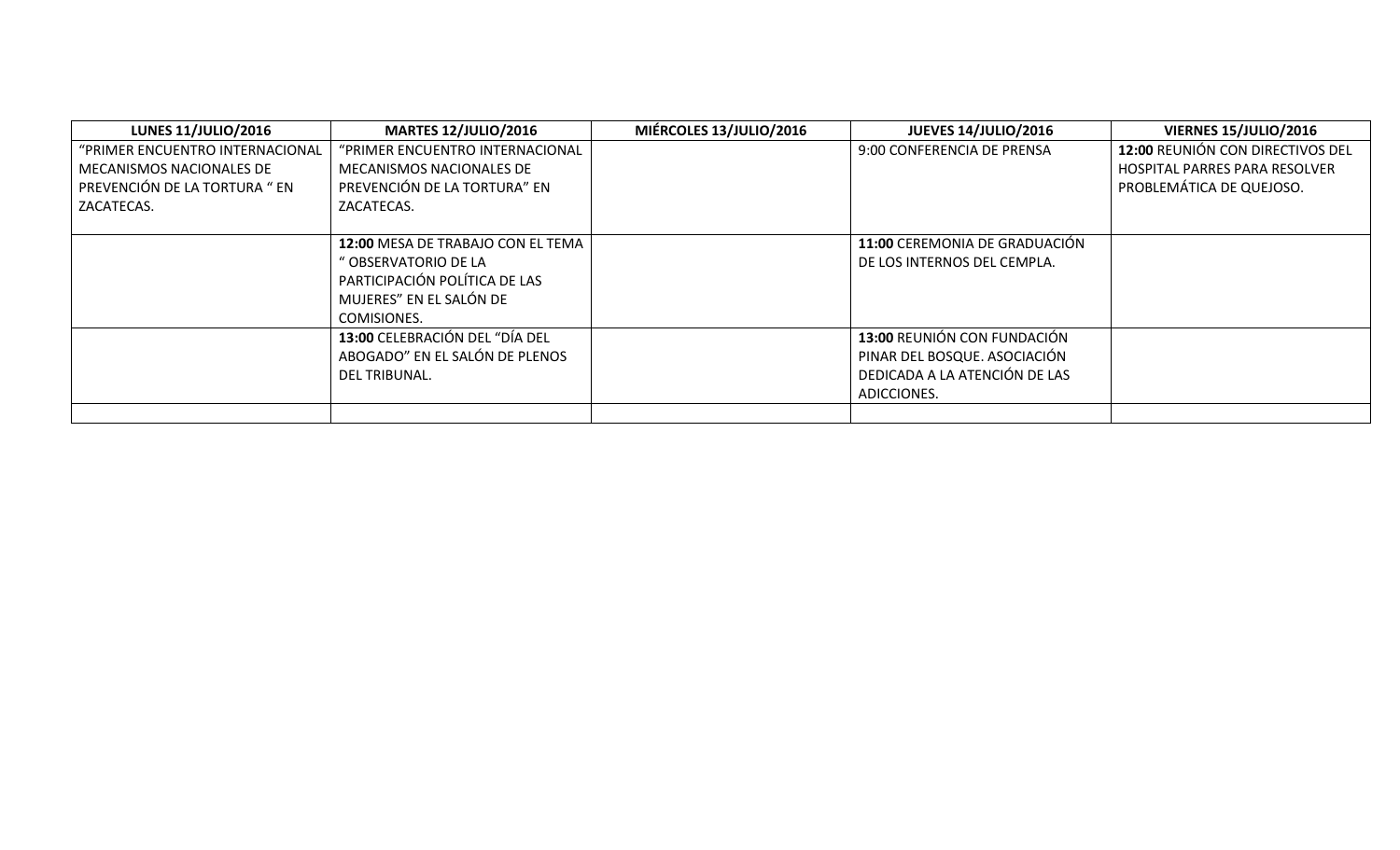| <b>LUNES 18/JULIO/2016</b>     | <b>MARTES 19/JULIO/2016</b>    | MIERCOLES 20/JULIO/2016          | <b>JUEVES 21/JULIO/2016</b>       | VIERNES 22/JULIO/2016             |
|--------------------------------|--------------------------------|----------------------------------|-----------------------------------|-----------------------------------|
| 10:00 FORO ESTATAL Y MESA      | 11:45 INFORME SOBRE LA         | 10:00 SESIÓN DE CONSEJO          | 9:40 PRIMERA SESIÓN ORDINARIA DEL | 9:00 QUINTA REUNIÓN ORDINARIA DE  |
| INFORMATIVA. SE DARÁ A CONOCER | IMPLEMENTACIÓN DE LA ALERTA DE | CONSULTIVO DE ATENCIÓN A PUEBLOS | SISTEMA DE PROTECCIÓN INTEGRAL    | LA COMISIÓN DE ATENCIÓN Y SEXTA   |
| LEL PROYECTO DE DISTRITACIÓN   | VIOLENCIA DE GÉNERO CONTRA LAS | INDIGENAS. TEMA: ORGANIZACIÓN DE | DE NIÑOS, NIÑAS Y ADOLESCENTES    | MESA DE TRABAJO DE LA COMISIÓN.   |
| ELECTORAL. EN HOTEL VILLA DEL  | MUJERES PARA EL EDO. EN CASA   | EVENTO DEL 9 DE AGOSTO.          | DEL EDO DE MOR 2016.              | EN SRIA DE SALUD, COL BUENAVISTA. |
| CONQUISTADOR.                  | MORELOS.                       |                                  |                                   |                                   |
| 11:00 INAUGURACIÓN DEL TALLER  |                                |                                  | 10:00 REUNIÓN DE TRABAJO EN       |                                   |
| D.A.R.E. INVITA SRIA DE SEG    |                                |                                  | SUBSECRETARÍA DE GOB ESTATAL      |                                   |
| CIUDADANA.                     |                                |                                  | TEMAS RELACIONADOS CON AYALA.     |                                   |
|                                |                                |                                  | 11:00 REUNIÓN EN SUBSECRETARÍA DE |                                   |
|                                |                                |                                  | GOB CON EL TEMA PROBLEMAS DE      |                                   |
|                                |                                |                                  | INSEGURIDAD COMUNIDAD             |                                   |
|                                |                                |                                  | CAZAHUATES.                       |                                   |
|                                |                                |                                  |                                   |                                   |
|                                |                                |                                  |                                   |                                   |